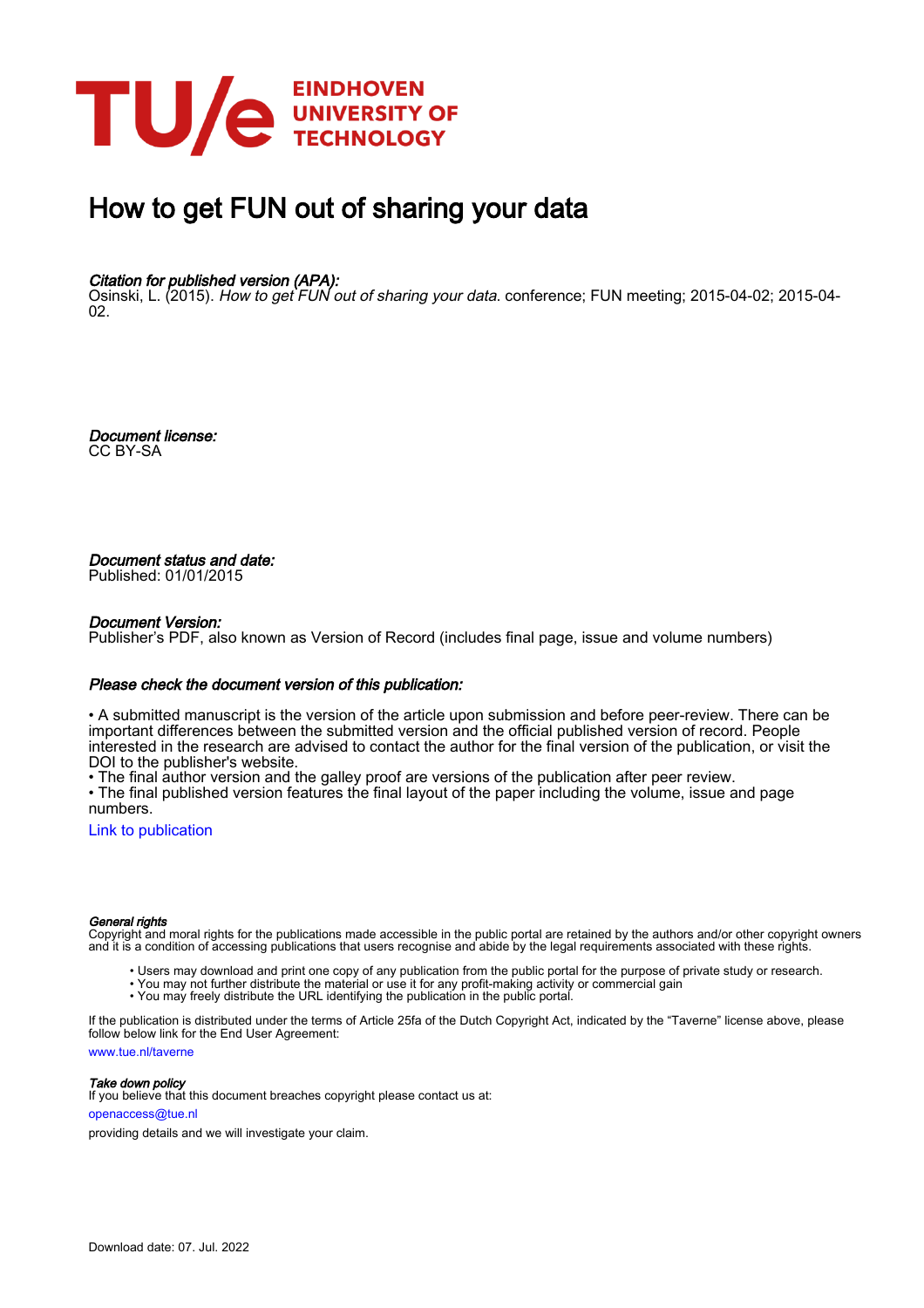How to get FUN out of sharing your data

FUN meeting, 02-04-2015

l.osinski@tue.nl, TU/e [IEC/Library](http://w3.tue.nl/en/services/library/)

Available under CC [BY-SA](http://creativecommons.org/licenses/by-sa/4.0/) license, which permits copying and redistributing the material in any medium or format & adapting the material for any purpose, provided the original author and source are credited & you distribute the adapted material under the same license as the original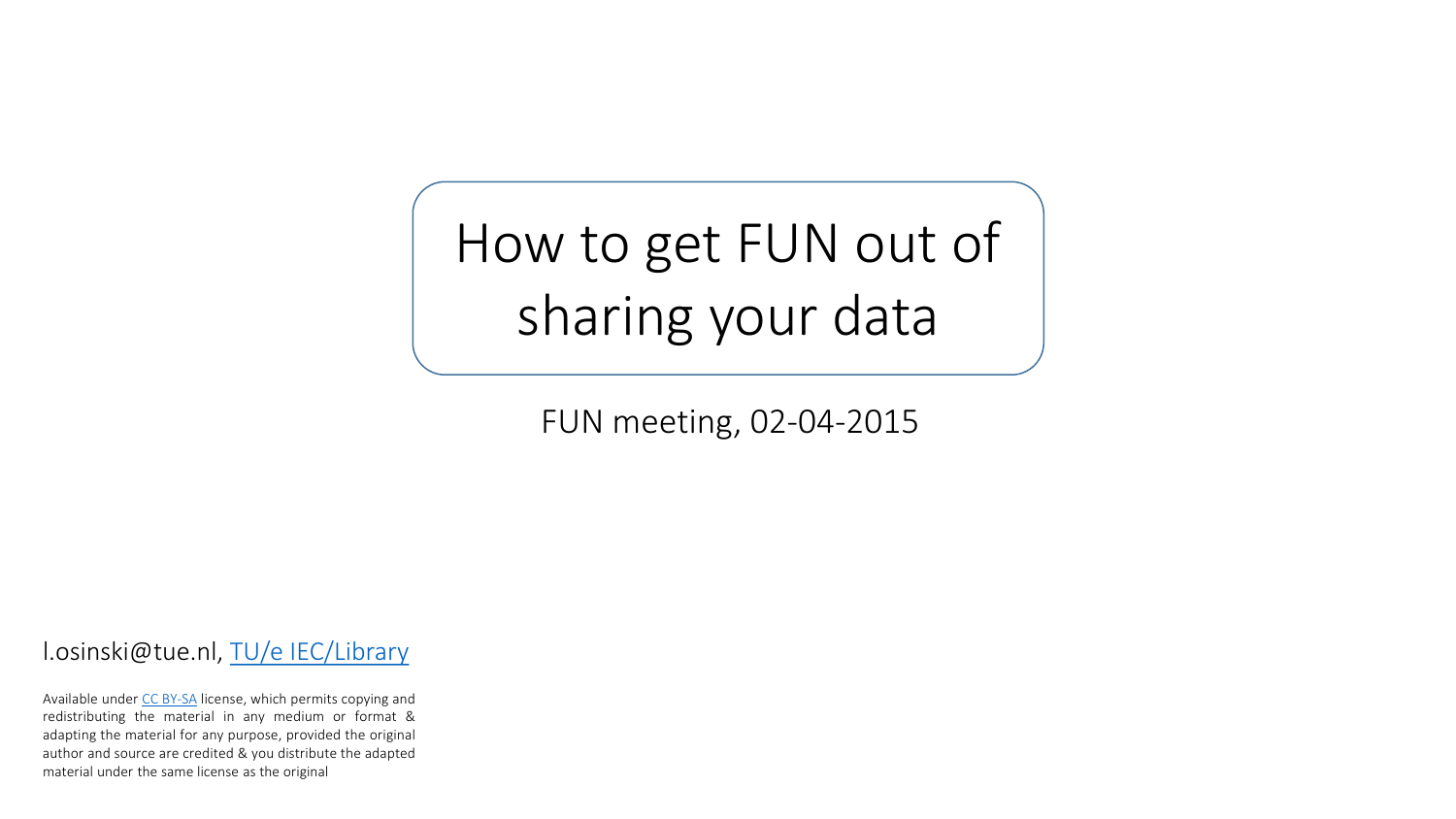# This is not about me but about the referee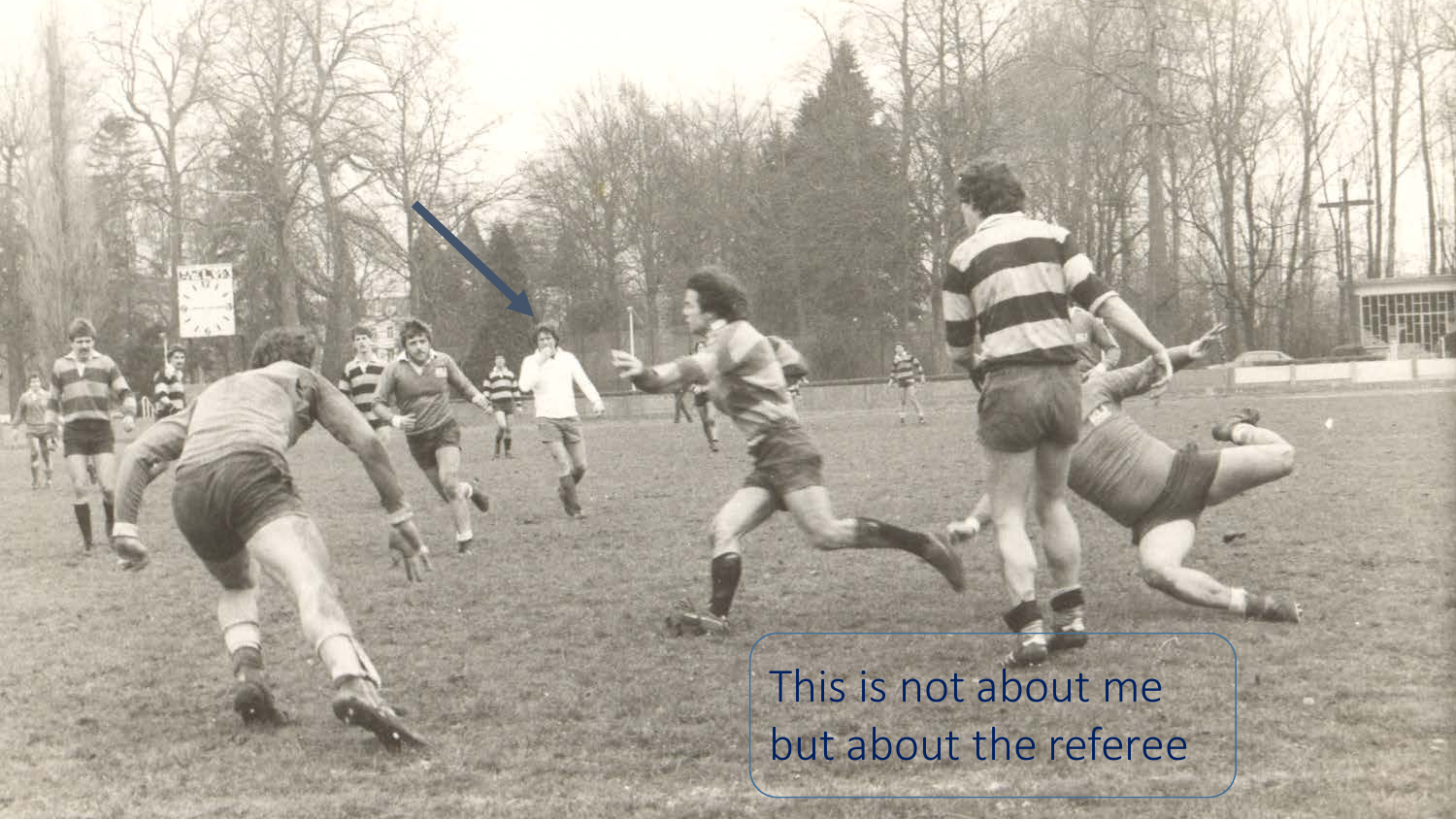# Be open

 $\epsilon$ 

D

 $Emitrates$ 

 $C_0$ 

编

[Source: http://www.gettyimages.co.uk/detail/news-photo/referee-nigel](http://www.gettyimages.co.uk/detail/news-photo/referee-nigel-owens-of-wales-speaks-with-the-opposing-news-photo/467336590)owens-of-wales-speaks-with-the-opposing-news-photo/467336590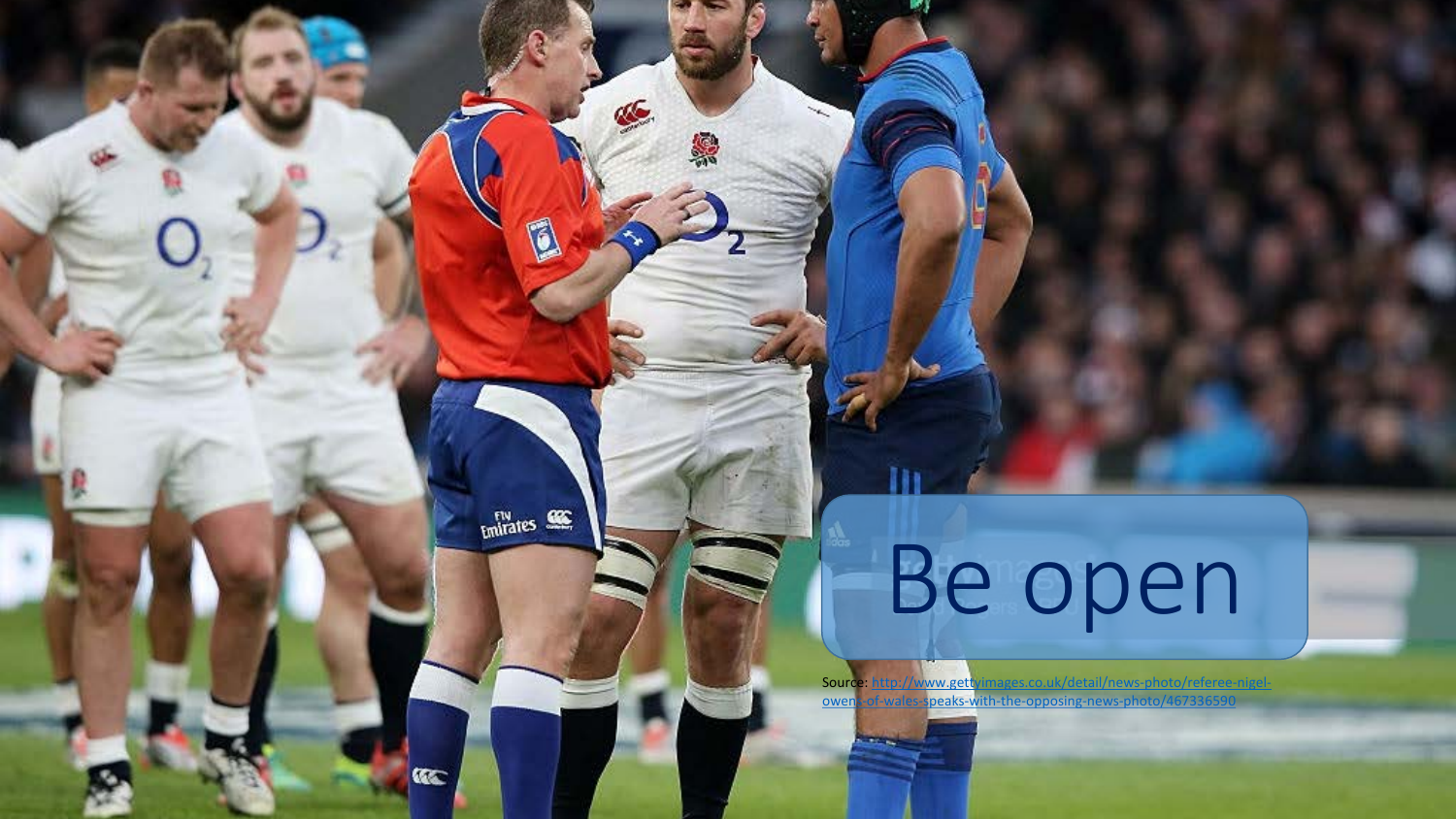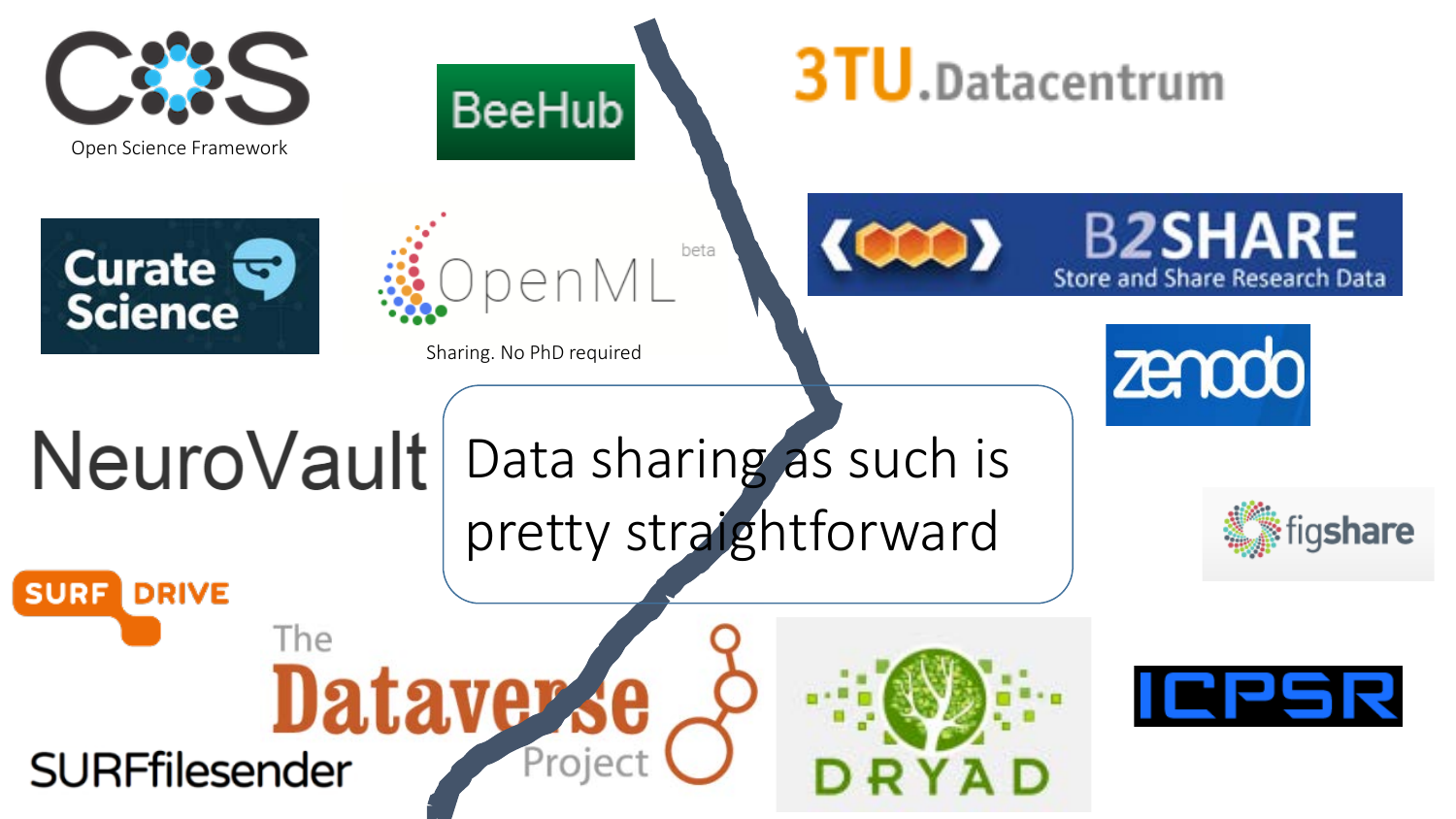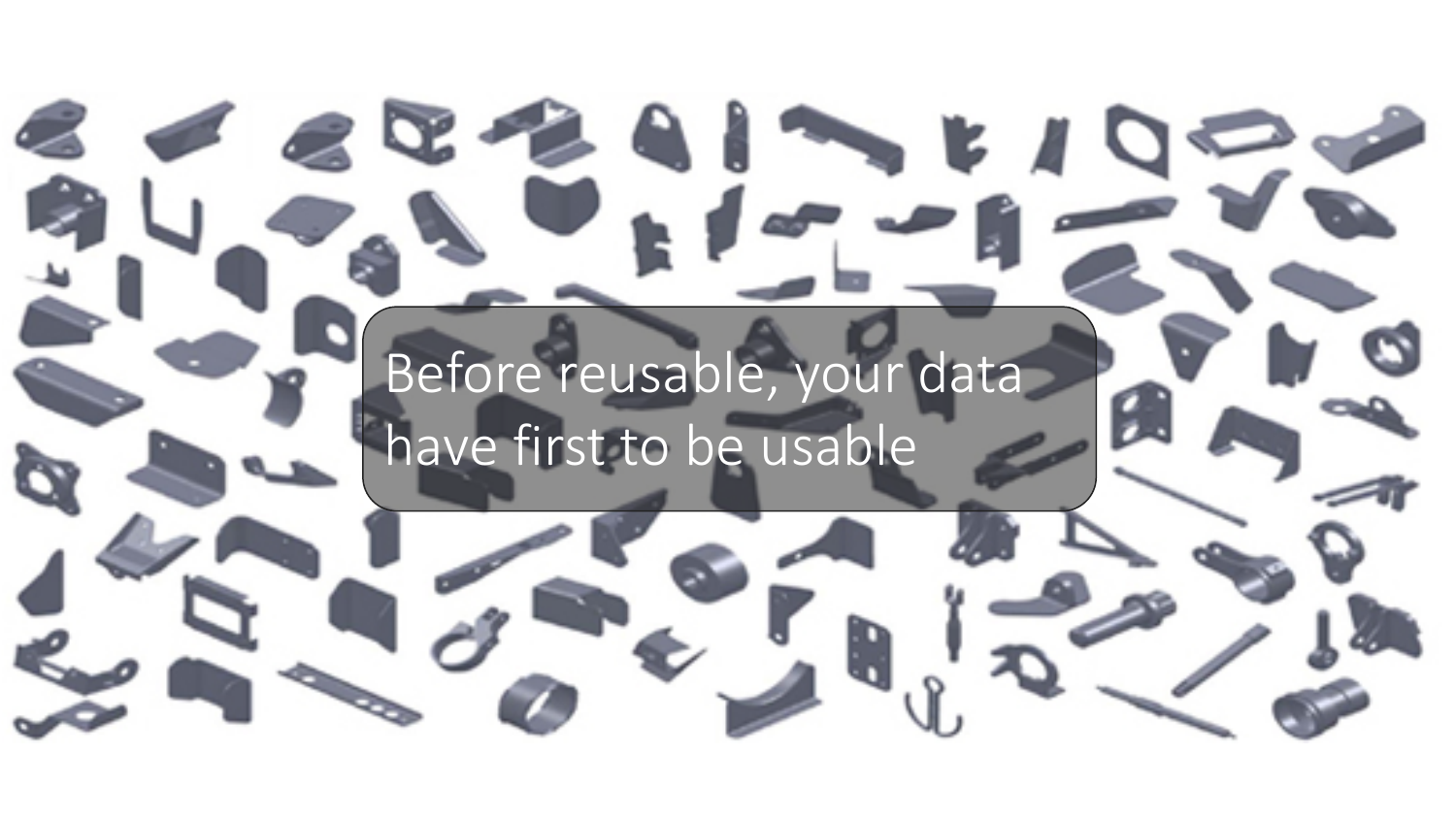# Be organized, or: are you able to find the correct data set in 2 minutes?

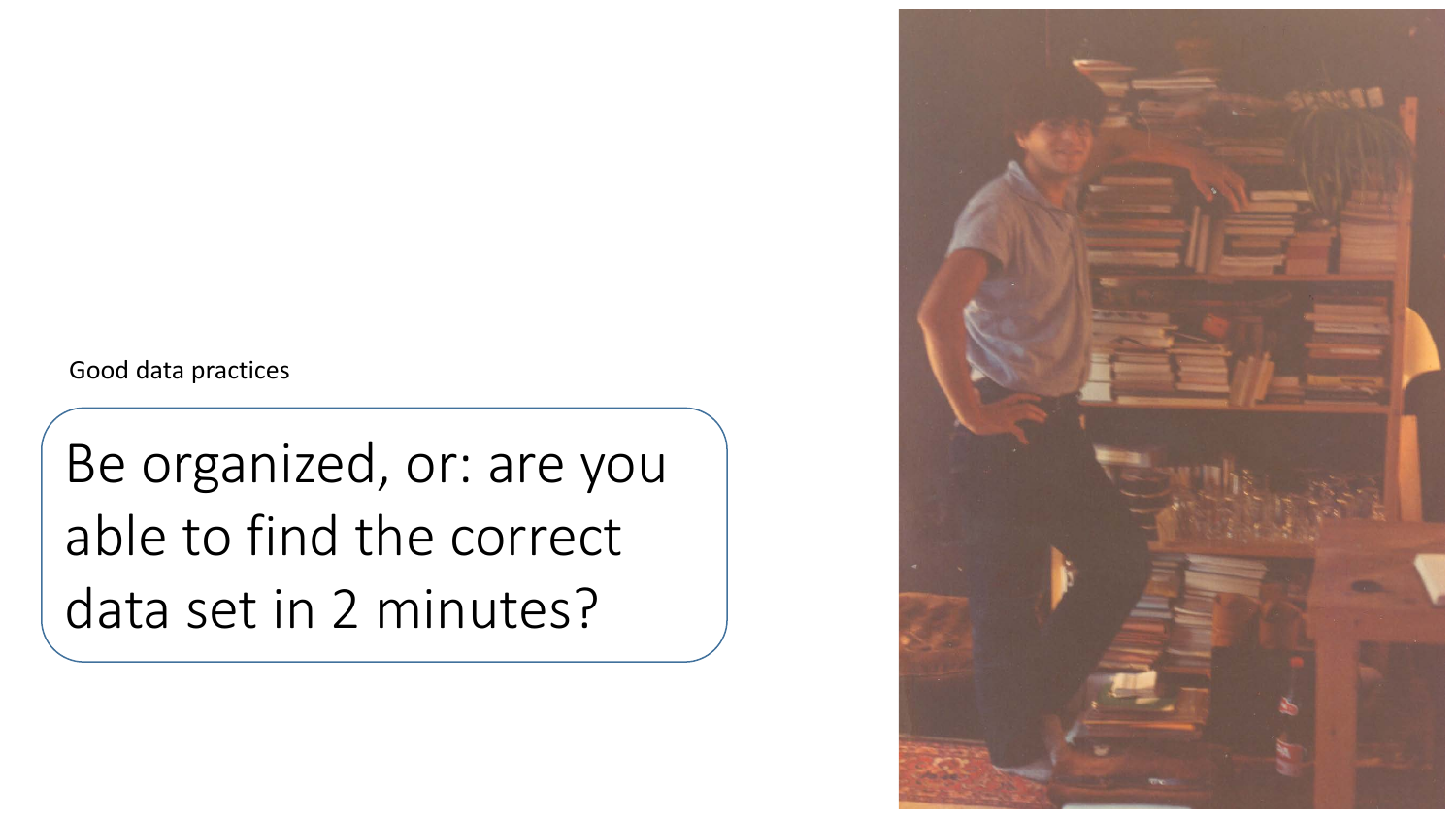# Be safe, or: protect your data against loss and unauthorized use

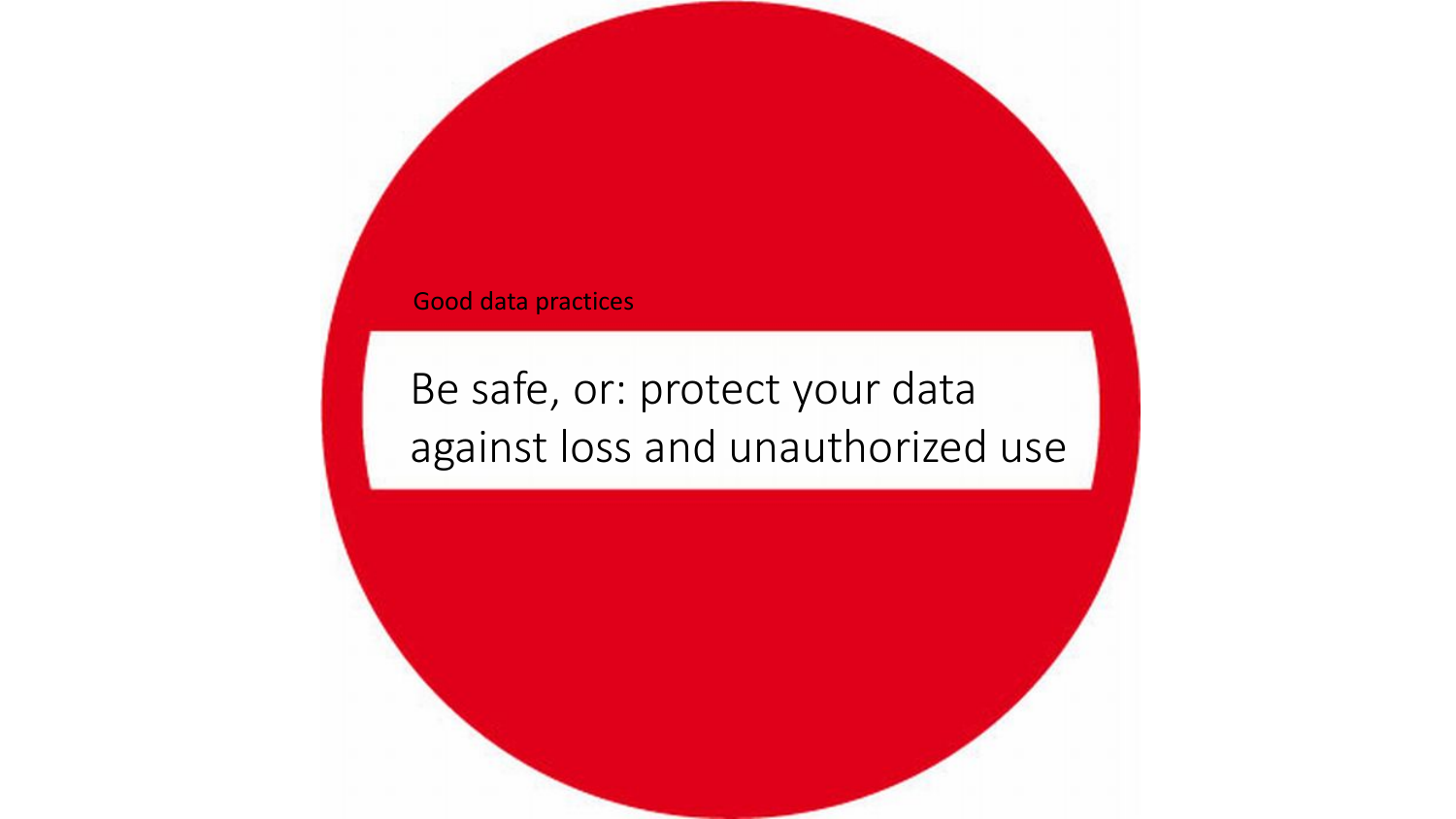Be clear, or: provide metadata

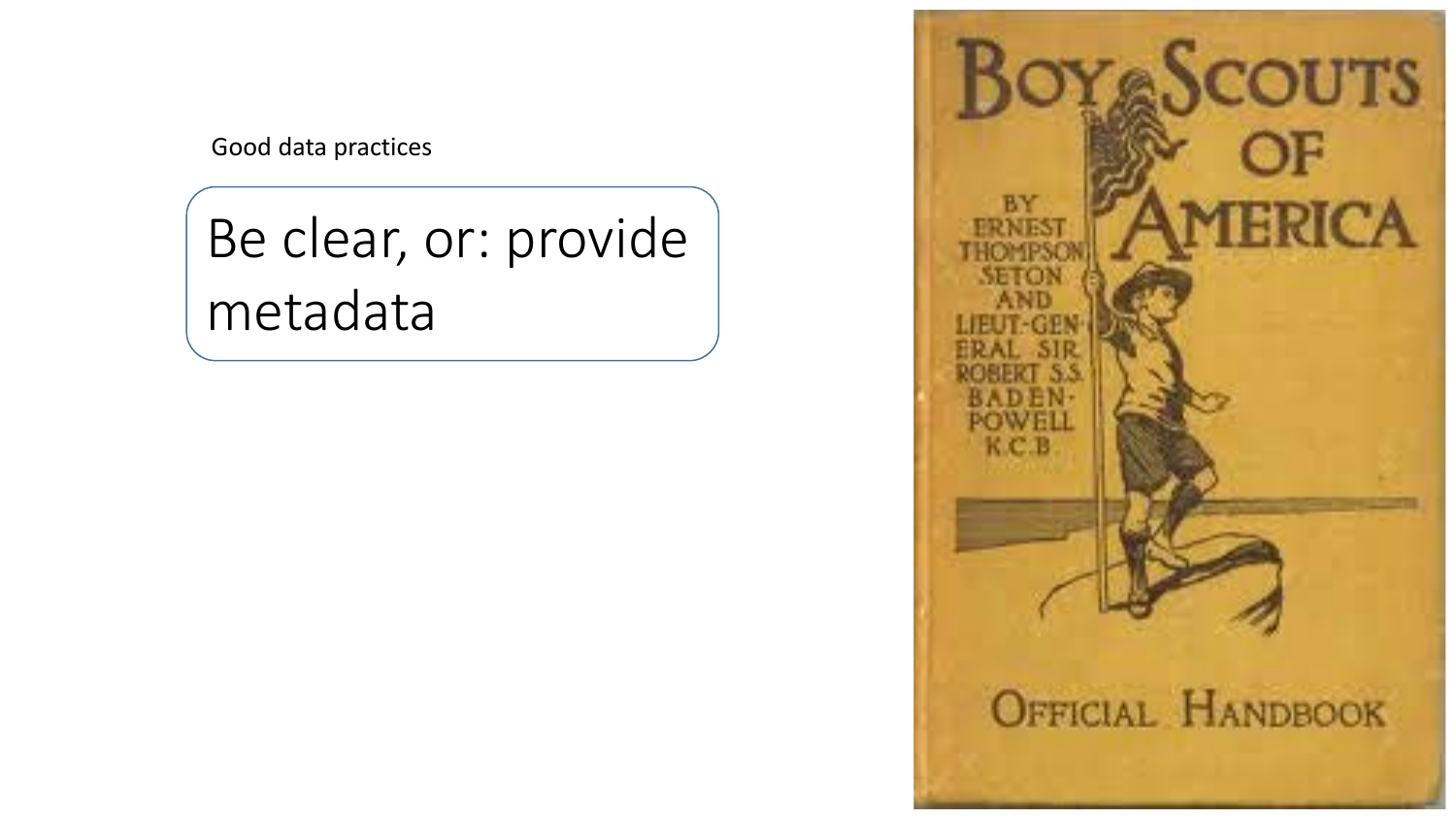

Source: <https://twitter.com/markusdahlem/status/580732476940775424>

Good data practices

# Use standards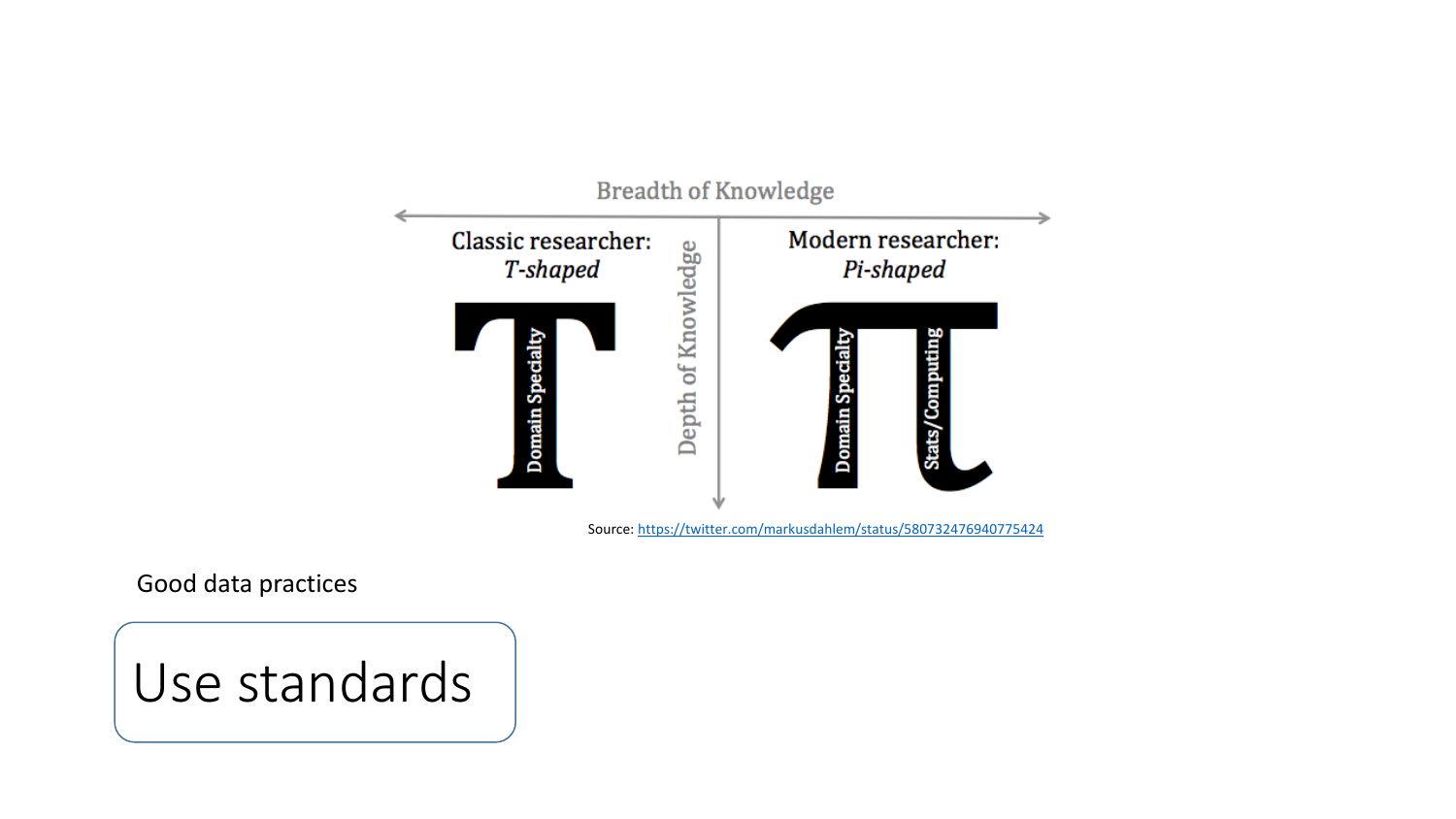

Use an established data repository



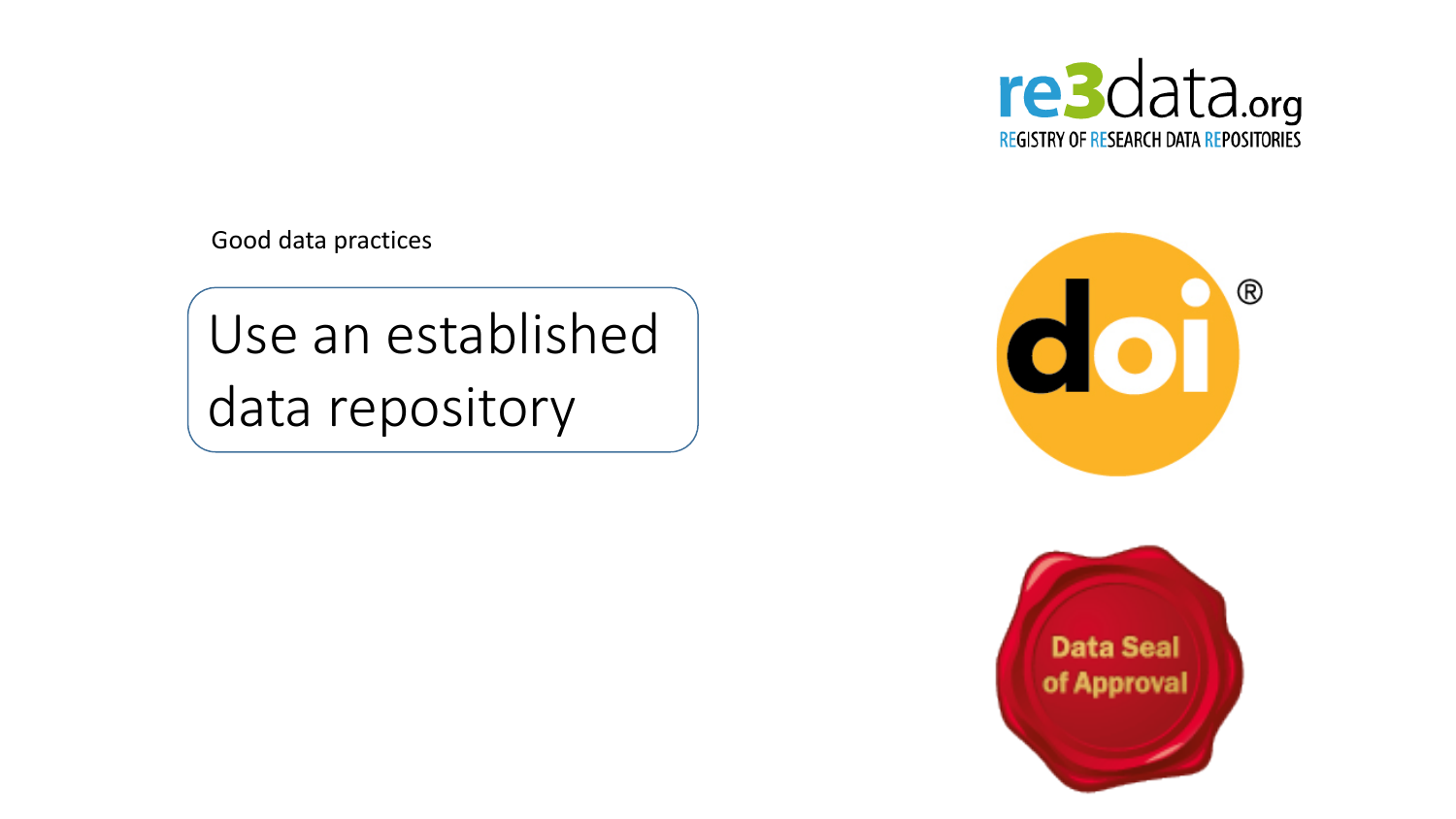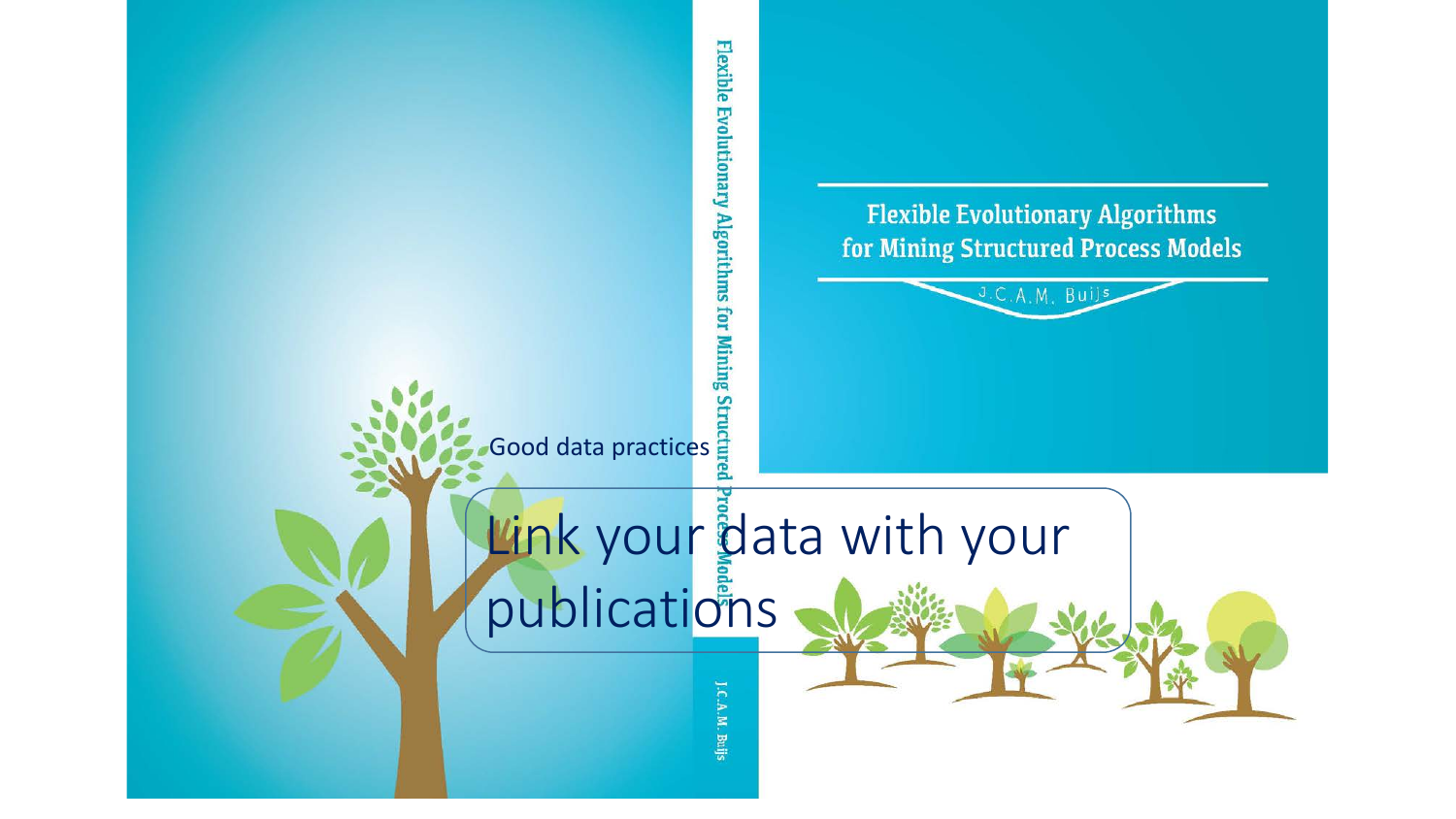The first and most important step in sharing your data is that you are willing to share your data

> But what about your department or research group?